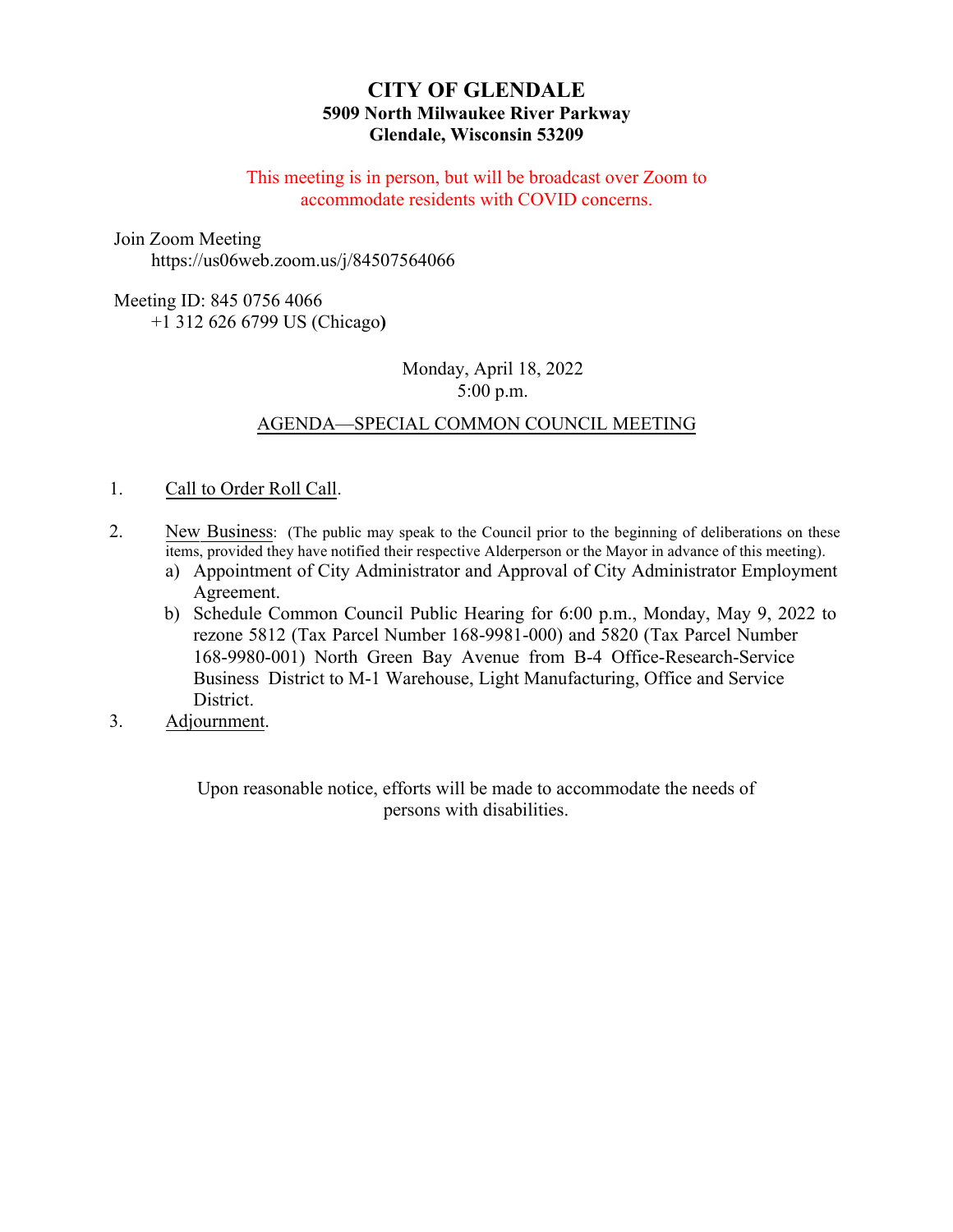<span id="page-1-0"></span>

5909 North Milwaukee River Parkway Glendale, WI 53209

| <b>SUBJECT:</b>      | Appointment of City Administrator and Approval of City Administrator Employment<br>Agreement. |  |
|----------------------|-----------------------------------------------------------------------------------------------|--|
| <b>FROM:</b>         | Darrell Hofland, Interim City Administrator                                                   |  |
| <b>MEETING DATE:</b> | April 18, 2022                                                                                |  |

| Budget Summary:             | N/A |
|-----------------------------|-----|
| Budgeted Expenditure:   N/A |     |
| Budgeted Revenue:           | N/A |

**FISCAL SUMMARY: STATUTORY REFERENCE:**

| <b>Wisconsin Statues:</b> | N/A |
|---------------------------|-----|
| Municipal Code:           | N/A |

### **BACKGROUND/ANALYSIS:**

In January 2022, City Administrator Rachel Safstrom left the employment of the City of Glendale. The City approved a contract with Public Administration Associates (PAA) to assist the City in the recruitment of her successor.

The recruitment process included a two-day assessment center which was held April 8-9 involving the City's management team, Welcome to Glendale staff, Common Council and PAA.

As a result of the assessment center, the Council directed PAA to commence negotiations of an employment agreement with their top choice, Karl Warwick.

Karl Warwick was the Village Administrator for the Village of Lake Villa, IL from January 2014 – February 2022. Previously, Warwick served as the Village Administrator in Fox River Grove, IL, Assistant Village Administrator in Lindenhurst, IL and Senior Assistant to the Village Manager/Director of Economic Development in Grayslake, IL.

His first date of employment is on or before June 1, 2022.

His annualized salary is \$147,500.

#### **RECOMMENDATION:**

N/A

### **ACTION REQUESTED:**

Motion to appoint Karl Warwick as the City Administrator effective with the start of his employment and approve an employment agreement with Mr. Warwick as submitted by PAA.

### **ATTACHMENTS:**

None